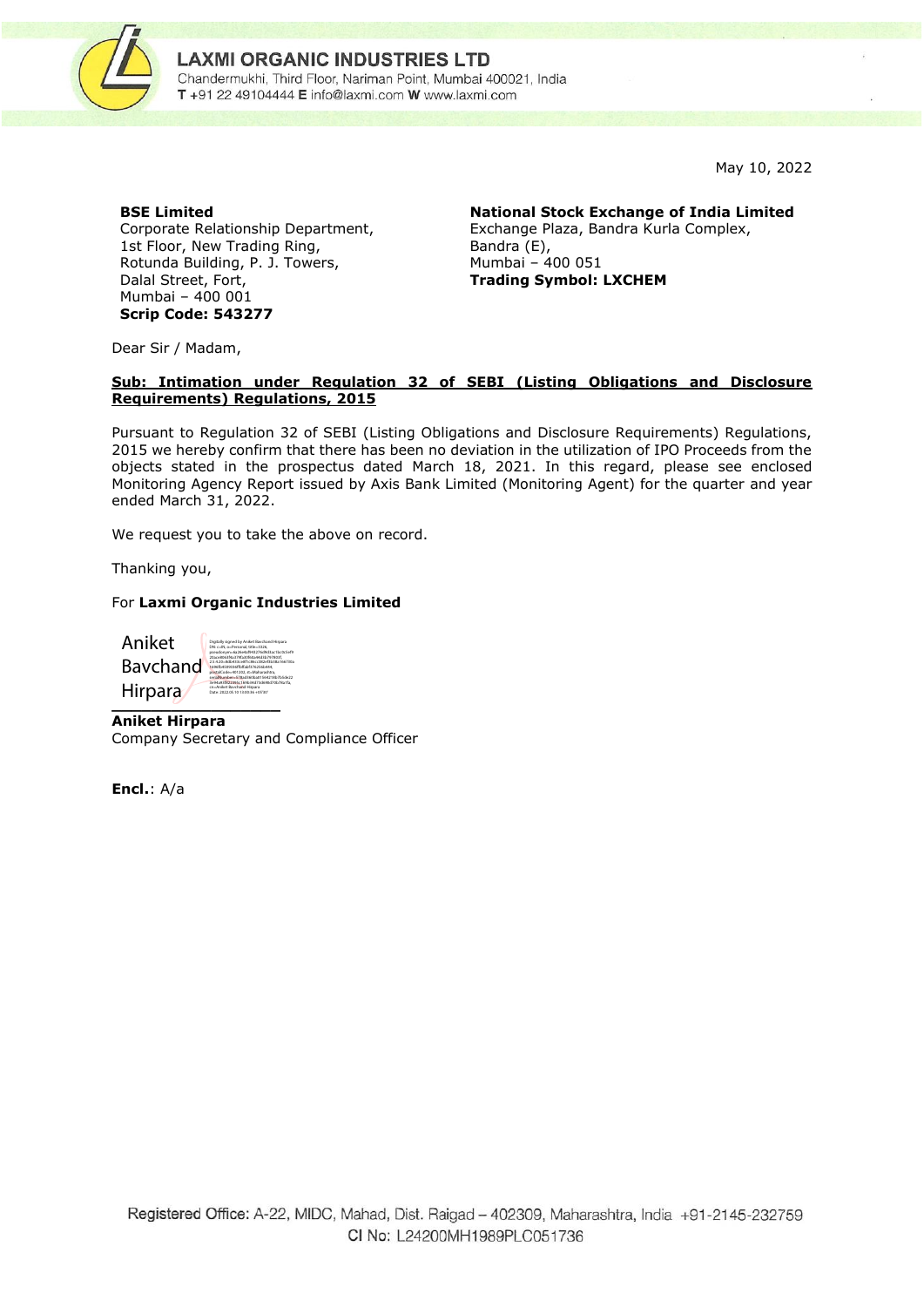# **AXB/CO/IFB-TS/22-23/18**

May 5, 2022

## **To,**

# **Laxmi Organic Industries Limited**

Chandermukhi Building, 2nd and 3rd Floor Nariman Point, Mumbai – 400021

Dear Sir,

# **Sub: Laxmi Organic Industries Limited (the Company) – Monitoring Agency Report**

We write in our capacity of Monitoring Agent to the Company and refer to our duties cast under Regulation 41(2) of the Securities & Exchange Board of India (Issue of Capital & Disclosure Requirements) Regulations, 2018.

In terms of above, please find attached the Monitoring Report for the quarter ended on March 31, 2022 as per Schedule XI of the aforesaid SEBI Regulations. The report is based on the comments from management and is subject to any comments from the Board of Directors.

Request you to kindly take the same on records.

Thanking you.

# **For and on behalf of Axis Bank Ltd**

DADARKAR DADARKAR Date: 2022.05.05 18:19:38 +05'30'Digitally signed by MADHURI

**Authorized Signatory**

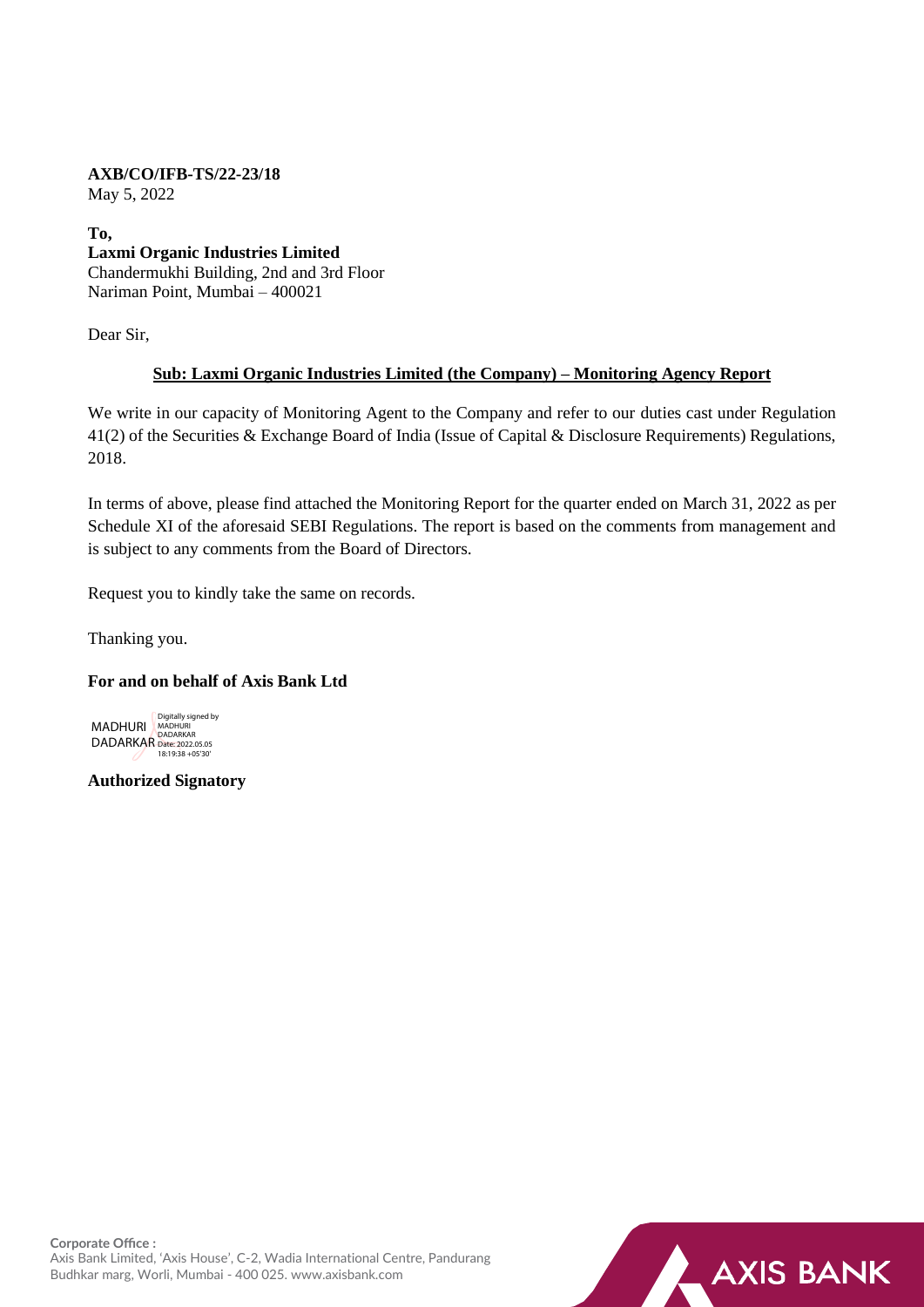# **Report of the Monitoring Agency**

Name of the Issuer: **Laxmi Organic Industries Limited**

For Quarter ended: **31st March, 2022**

Name of the Monitoring Agency: **Axis Bank Limited**

(a) Deviation from the objects: **No deviation from objects** 

(b) Range of Deviation: **Not applicable** 

Declaration:

We declare that this report is based on the format as prescribed by SEBI (ICDR) Regulations, 2018, as amended. We further declare that this report provides a true and fair view of the utilization of issue proceeds.

We declare that we do not have any direct / indirect interest in or relationship with the issuer/promoters/directors/management and also confirm that we do not perceive any conflict of interest in such relationship / interest while monitoring and reporting the utilization of issue proceeds by the issuer. We also declare that the certificate is provided on the basis of management representation and certification provided by the statutory auditor of the Company.

# **For and on behalf of Axis Bank Ltd**

MADHURI DADARKAR

Digitally signed by MADHURI **DADARKAR** Date: 2022.05.05 18:21:47 +05'30'

**\_\_\_\_\_\_\_\_\_\_\_\_\_\_\_\_\_\_\_\_\_\_\_\_\_\_\_\_ Name:** Madhuri Dadarkar **Date:** May 5, 2022



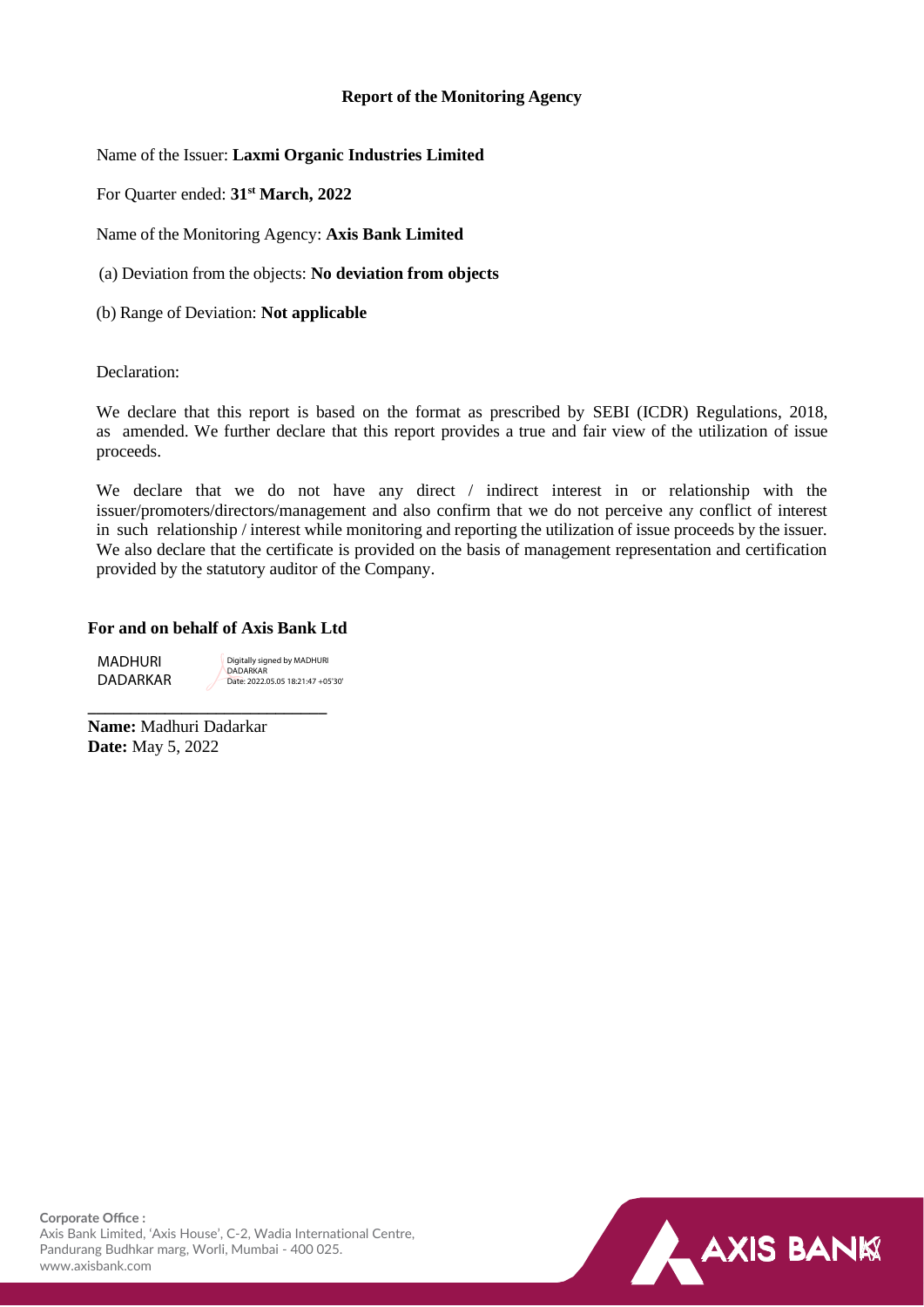#### **Issuer Details:**

| Name of the issuer                     | : Laxmi Organic Industries Limited                                                     |  |
|----------------------------------------|----------------------------------------------------------------------------------------|--|
| The name of the promoter of the issuer | : Yellowstone Trust & Mr. Ravi Goenka                                                  |  |
| Industry/sector to which it belongs    | : Chemical Industry                                                                    |  |
| <b>Issue Details:</b>                  |                                                                                        |  |
| <b>Issue Period</b>                    | : March 15, 2021                                                                       |  |
| Type of Issue (public/rights)          | : Initial Public Offer                                                                 |  |
| Type of specified securities           | : Equity Shares                                                                        |  |
| Issue size (INR in Millions)           | : Rs. 8000 Mn (consisting of Rs.5000 Mn of Fresh Issue & Rs.3000 Mn of Offer for Sale) |  |
|                                        |                                                                                        |  |

#### 2) **Details of the arrangement made to ensure the monitoring of issue proceeds:**

| <b>Particulars</b>                                                                                                               | <b>Reply</b> | <b>Comments of Monitoring Agency</b> | <b>Comments of Board of Directors /</b><br><b>Management</b> |
|----------------------------------------------------------------------------------------------------------------------------------|--------------|--------------------------------------|--------------------------------------------------------------|
| Whether all the utilization is as per<br>disclosure in Offer Document?                                                           | Yes/No       | Yes                                  | Yes                                                          |
| Whether Shareholder approval is<br>obtained in case of material deviations#<br>from expenditures disclosed in Offer<br>Document? | Yes/No       | Not applicable                       | Not applicable                                               |
| Whether means of finance for disclosed<br>objects of the Issue has changed?                                                      | Yes/No       | N <sub>0</sub>                       | N <sub>0</sub>                                               |
| Any major deviation observed over the<br>earlier monitoring agency reports?                                                      | Yes/No       | N <sub>0</sub>                       | Not applicable                                               |
| Whether all Government / Statutory<br>approvals related to the object(s)<br>obtained?                                            | Yes/No       | Yes                                  | Yes                                                          |
| Whether all arrangements pertaining to<br>technical assistance/collaboration are in<br>operation?                                | Yes/No       | Not Applicable                       | Not Applicable                                               |
| Any favorable events improving<br>$object(s)$ viability                                                                          | Yes/No       | Not Applicable                       | Not Applicable                                               |
| Any unfavorable events affecting<br>object(s) viability                                                                          | Yes/No       | N <sub>0</sub>                       | N <sub>0</sub>                                               |
| Any other relevant information that may<br>materially affect the decision making of<br>the investors                             | Yes/No       | Not Applicable                       | Not Applicable                                               |

*# Where material deviation may be defined to mean:*

*a) Deviation in the objects or purposes for which the funds have been raised;*

b) Deviation in the amount of funds actually utilized by more than 10% of the amount projected in the offer documents.

### **4) Details of object(s)s to be monitored:**

#### (i) Cost of object(s):

| <b>Particulars</b>                  | <b>Amount in INR. Million</b> |
|-------------------------------------|-------------------------------|
| Gross Proceeds from the Fresh Issue | 5000.00                       |
| $(Less)$ Offer expenses $*$         | 156.48                        |
| <b>Net Proceeds</b>                 |                               |

\* The Offer expenses is agreed to be shared in the proportion of Equity Shares sold by the Promoter Selling Shareholders and offered by the Company. As per the Prospectus, the total offer expenses are estimated to be INR 320.62 million (including GST), out of which company's share is INR 200.06 million, based on the proportion of equity shares offered by the Company.

\$ There has been a saving in the original estimate of IPO issue expenses (Company's share) of Rs 43.58 million which has resulted in increase in total available fund net off expenses from Rs. 4,799.94 million to Rs. 4,843.52 million. This amount is adjusted in general corporate purposes.

#### (*Give item by item description for all the objects stated in Offer Document separately in following format*)

| SI.            | <b>Item Head</b>                                                                                                           | Original                                                | <b>Revised</b>        | <b>Comments</b>                   |                                      | <b>Comments of Management</b>          |                                                       |  |
|----------------|----------------------------------------------------------------------------------------------------------------------------|---------------------------------------------------------|-----------------------|-----------------------------------|--------------------------------------|----------------------------------------|-------------------------------------------------------|--|
| No.            |                                                                                                                            | Cost (as per<br><b>Offer</b><br>Document)<br>(Rs.in Mn) | Cost<br>(Rs.in<br>Mn) | of<br><b>Monitoring</b><br>Agency | <b>Reason of</b><br>cost<br>revision | <b>Proposed</b><br>financing<br>option | <b>Particulars of</b><br>firm<br>arrangements<br>made |  |
| 1              | Investment in YFCPL for part-financing<br>its capex requirements in relation to the<br>setting up of the proposed facility | 604.04                                                  | NA                    | NA.                               | NA.                                  | NA.                                    | NA.                                                   |  |
| $\overline{2}$ | Investment in YFCPL for funding its<br>working capital requirements                                                        | 377.41                                                  | NA                    | NA.                               | NA.                                  | <b>NA</b>                              | NA.                                                   |  |
| 3              | Funding capital expenditure requirements<br>for expansion of our SI Manufacturing<br>Facility                              | 910.63                                                  | <b>NA</b>             | NA.                               | NA.                                  | <b>NA</b>                              | NA.                                                   |  |
| $\overline{4}$ | Funding working capital requirements of<br>our Company                                                                     | 351.78                                                  | NA                    | NA.                               | <b>NA</b>                            | <b>NA</b>                              | NA.                                                   |  |
| $\mathfrak{F}$ | Purchase of plant and machinery for<br>augmenting infrastructure development at<br>our SI Manufacturing Facility           | 125.65                                                  | NA.                   | NA.                               | NA.                                  | <b>NA</b>                              | NA                                                    |  |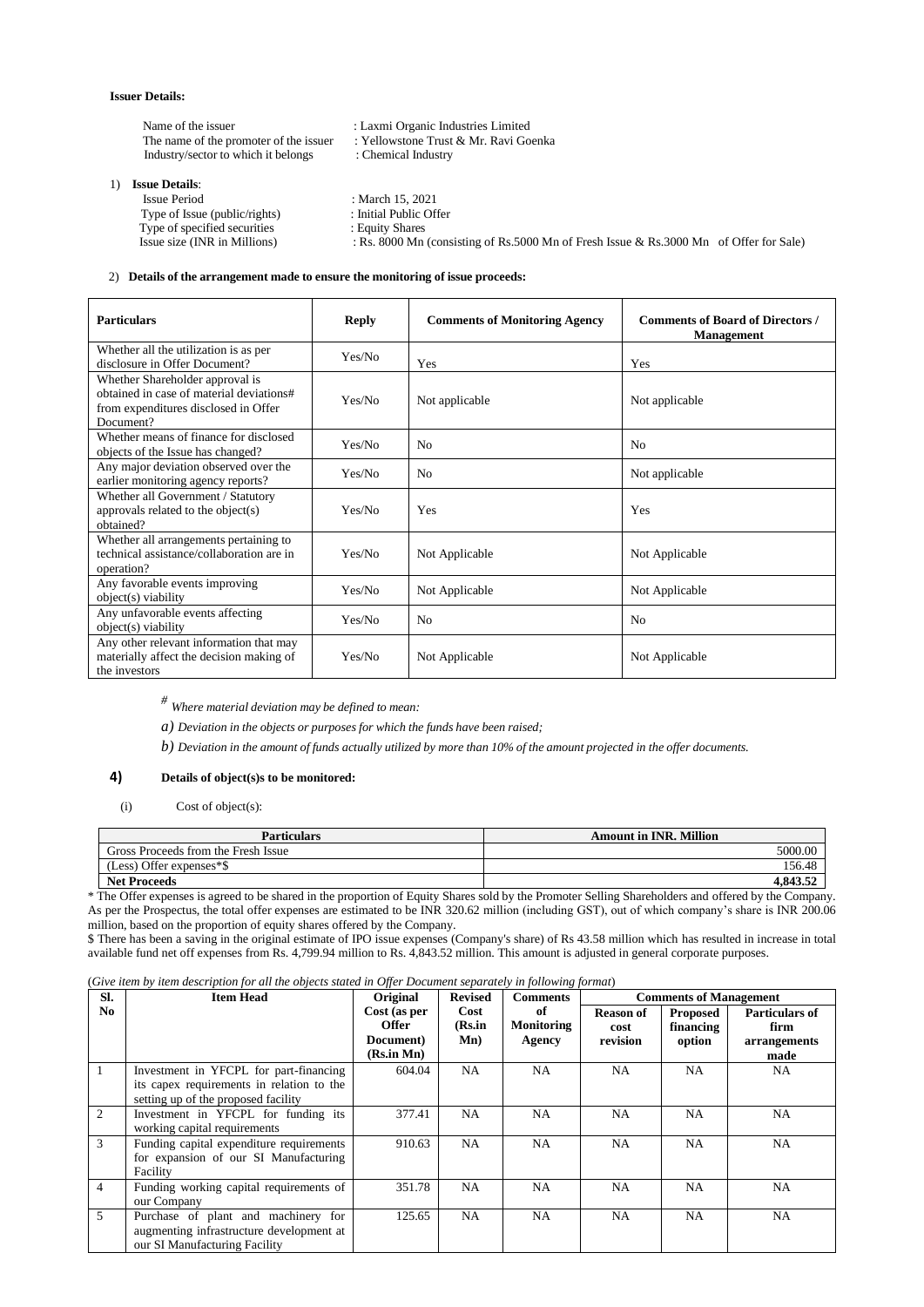| Prepayment or repayment of all or a<br>portion of certain outstanding borrowings<br>availed by our Company and VLPL * | 1729.25  | NA | NA. | NA | <b>NA</b> | NA |
|-----------------------------------------------------------------------------------------------------------------------|----------|----|-----|----|-----------|----|
| General Corporate Purposes*                                                                                           | 744.76   | NA |     | NA | <b>NA</b> | NΑ |
| Total                                                                                                                 | 4.843.52 |    |     |    |           |    |

\*There has been a saving in the original estimate of IPO issue expenses (Company's share) of Rs 43.58 million which has resulted in increase in total available fund net off expenses from Rs. 4,799.94 million to Rs. 4,843.52 million. This amount is adjusted in general corporate purposes. Further the actual utilization towards repayment of loan was lower by Rs. 63.94 million and in terms of our prospectus we are entitled to allocate such amount to general corporate purposes so long as the allocation does not result in general corporate purposes exceeding 25%. This has resulted in general corporate purpose increasing from Rs. 637.29 to 744.76 million.

#### (ii) Progress in the objects-

(*Give item by item description for all the objects stated in Offer Document separately in following format*)

| SI.<br>N <sub>0</sub> | <b>Item Head</b>                                                                                                                                     | <b>Amount</b> as<br>proposed<br>in Offer | <b>Amount utilized</b><br>(Rs.in Mn)           |                                 |                                 | <b>Total</b><br>unutilized<br><b>Amount</b> | <b>Comments</b><br>of<br>Monitoring |                                   | <b>Comments of</b><br><b>Management</b>       |
|-----------------------|------------------------------------------------------------------------------------------------------------------------------------------------------|------------------------------------------|------------------------------------------------|---------------------------------|---------------------------------|---------------------------------------------|-------------------------------------|-----------------------------------|-----------------------------------------------|
|                       |                                                                                                                                                      | <b>Document</b><br>(Rs.in Mn)            | As at<br><b>Beginning</b><br>of the<br>quarter | <b>During</b><br>the<br>quarter | At the<br>end of the<br>quarter | (Rs.Mn)                                     | <b>Agency</b>                       | <b>Reason</b><br>of idle<br>funds | <b>Proposed</b><br><b>Course of</b><br>Action |
| $\mathbf{1}$          | Investment in YFCPL<br>for part-financing its<br>expenditure<br>capital<br>requirements in relation<br>to the setting up of the<br>proposed facility | 604.04                                   | 71.50                                          | 112.60                          | 184.10                          | 419.94                                      | NA                                  | NA                                | NA                                            |
| $\overline{2}$        | Investment in YFCPL<br>for funding its working<br>capital requirements of<br><b>YFCPL</b>                                                            | 377.41                                   |                                                |                                 |                                 | 377.41                                      | NA                                  | NA                                | NA                                            |
| 3                     | Funding<br>capital<br>expenditure<br>requirements<br>for<br>expansion of our SI<br><b>Manufacturing Facility</b>                                     | 910.63                                   | 721.81                                         | 188.82                          | 910.53                          | 0.10                                        | NA                                  | NA                                | NA                                            |
| $\overline{4}$        | Funding<br>working<br>capital requirements of<br>our Company                                                                                         | 351.78                                   |                                                |                                 |                                 | 351.78                                      | NA                                  | NA                                | NA                                            |
| $\mathfrak{F}$        | Purchase of plant and<br>machinery<br>for<br>augmenting<br>infrastructure<br>development at our SI<br><b>Manufacturing Facility</b>                  | 125.65                                   | 47.01                                          | 45.21                           | 92.22                           | 33.43                                       | <b>NA</b>                           | <b>NA</b>                         | NA                                            |
| 6                     | Prepayment<br><b>or</b><br>repayment of all or a<br>portion<br>of<br>certain<br>outstanding borrowings<br>availed<br>by<br>our<br>Company and VLPL   | 1,729.25                                 | 1,729.24                                       |                                 | 1,729.24                        |                                             | NA                                  | NA                                | NA                                            |
| $\tau$                | General<br>Corporate<br>Purposes*                                                                                                                    | 744.75                                   | 637.29                                         | 107.46                          | 744.75                          | ÷,                                          | NA                                  | NA                                | <b>NA</b>                                     |
| <b>Total</b>          |                                                                                                                                                      | 4,843.52                                 | 3.206.86                                       | 453.99                          | 3,660.85                        | 1.182.66                                    |                                     |                                   |                                               |

\* Pursuant to Regulation 41(2) of SEBI (ICDR) Regulations Monitoring Agency is not commenting on the utilization of issue proceeds under the head General Corporate Purpose.

(iii) Deployment of unutilised Issue proceeds: INR in millions

| Sl. No        | <b>Type of instrument where</b><br>amount invested* | Amount<br>invested | <b>Maturity</b><br>date | <b>Earnings</b> | <b>Return on Investment</b><br>(ROI %) | Market Value as at the<br>end of quarter** |
|---------------|-----------------------------------------------------|--------------------|-------------------------|-----------------|----------------------------------------|--------------------------------------------|
|               | Fixed Deposit-RBL                                   | 30.10              | 05-Apr-22               | 0.10            | 3.90%                                  | 30.20                                      |
| 2             | <b>Fixed Deposit-RBL</b>                            | 30.10              | $12-Apr-22$             | 0.10            | 3.90%                                  | 30.20                                      |
| 3             | <b>Fixed Deposit-RBL</b>                            | 30.10              | $19-Apr-22$             | 0.10            | 3.90%                                  | 30.20                                      |
| 4             | <b>Fixed Deposit-RBL</b>                            | 30.10              | 26-Apr-22               | 0.10            | 3.90%                                  | 30.20                                      |
| 5             | <b>Fixed Deposit-RBL</b>                            | 30.10              | $02$ -May-22            | 0.11            | 4.60%                                  | 30.21                                      |
| 6             | Fixed Deposit-RBL                                   | 30.10              | 13-May-22               | 0.11            | 4.60%                                  | 30.21                                      |
| $\mathcal{I}$ | <b>Fixed Deposit-RBL</b>                            | 30.10              | 20-May-22               | 0.11            | 4.60%                                  | 30.21                                      |
| 8             | <b>Fixed Deposit-RBL</b>                            | 30.10              | 27-May-22               | 0.11            | 4.60%                                  | 30.21                                      |